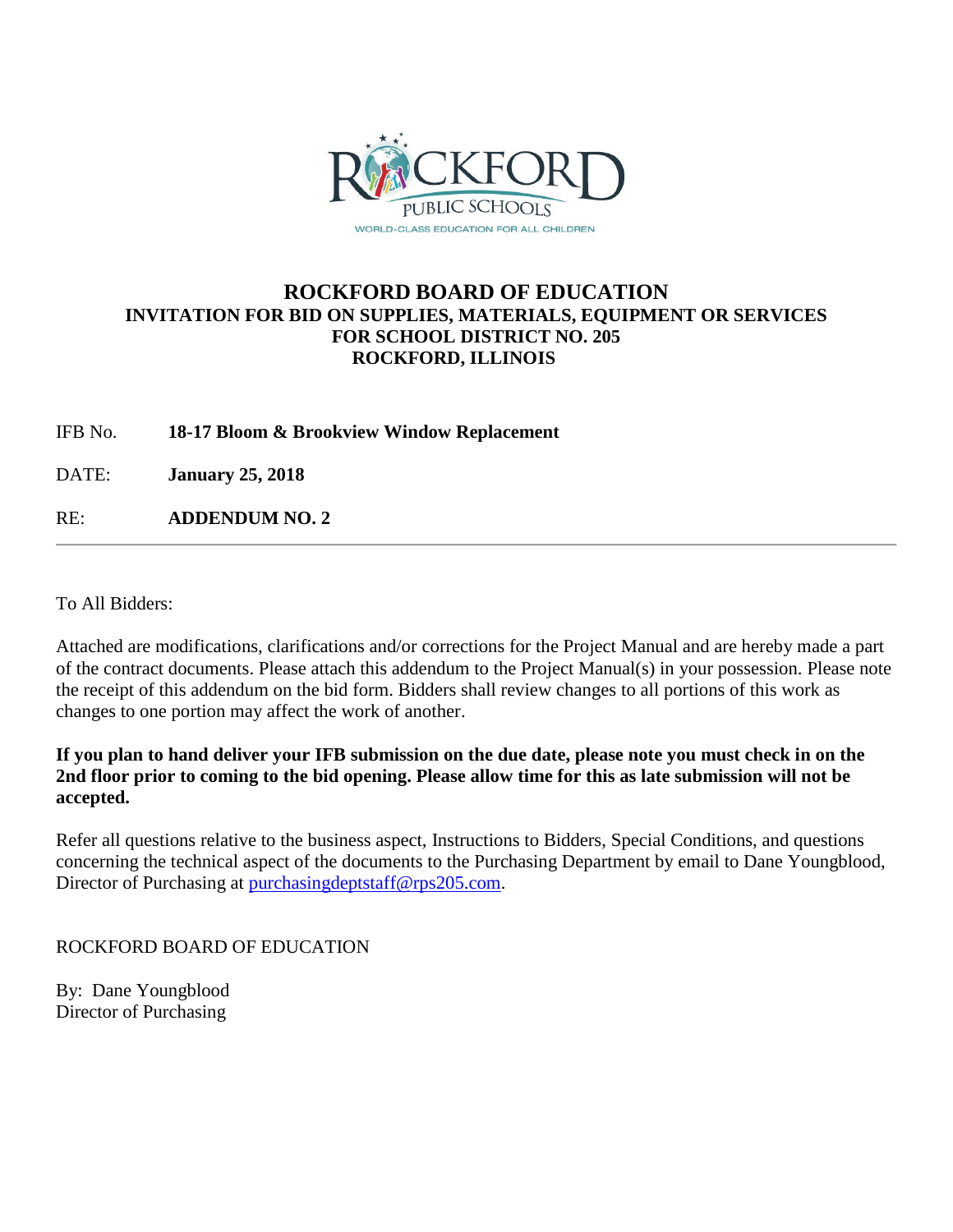

# 4615 E. State Street Suite 206 Rockford Illinois 61108 815 / 397-3330

# **ADDENDUM NO. 2**

Date: January 25, 2018

Project: IFB No. 18-17 Brookview & Bloom Window Replacement Project Project Number: C1823

## To: All Bidders

This addendum is issued to modify, clarify, or correct the original Project Manual and/or Drawings and is hereby made a part of the contract documents. Please attach this addendum to the Project Manual(s) in your possession. Please note the receipt of this addendum on the bid form. Bidders shall review changes to all portions of this work as changes to one portion may affect the work of another.

## Changes to the Construction Specifications

1. Refer to revised Bid Form Issued for Addendum #2

Brookview School Changes to the Construction Drawings

1. No Changes to Construction drawings

# Bloom School Changes to the Construction Drawings

1. No Changes to Construction drawings

# See the following attachments

a) Refer to Revised Bid Form Issued for Addendum #2

End of Addendum #2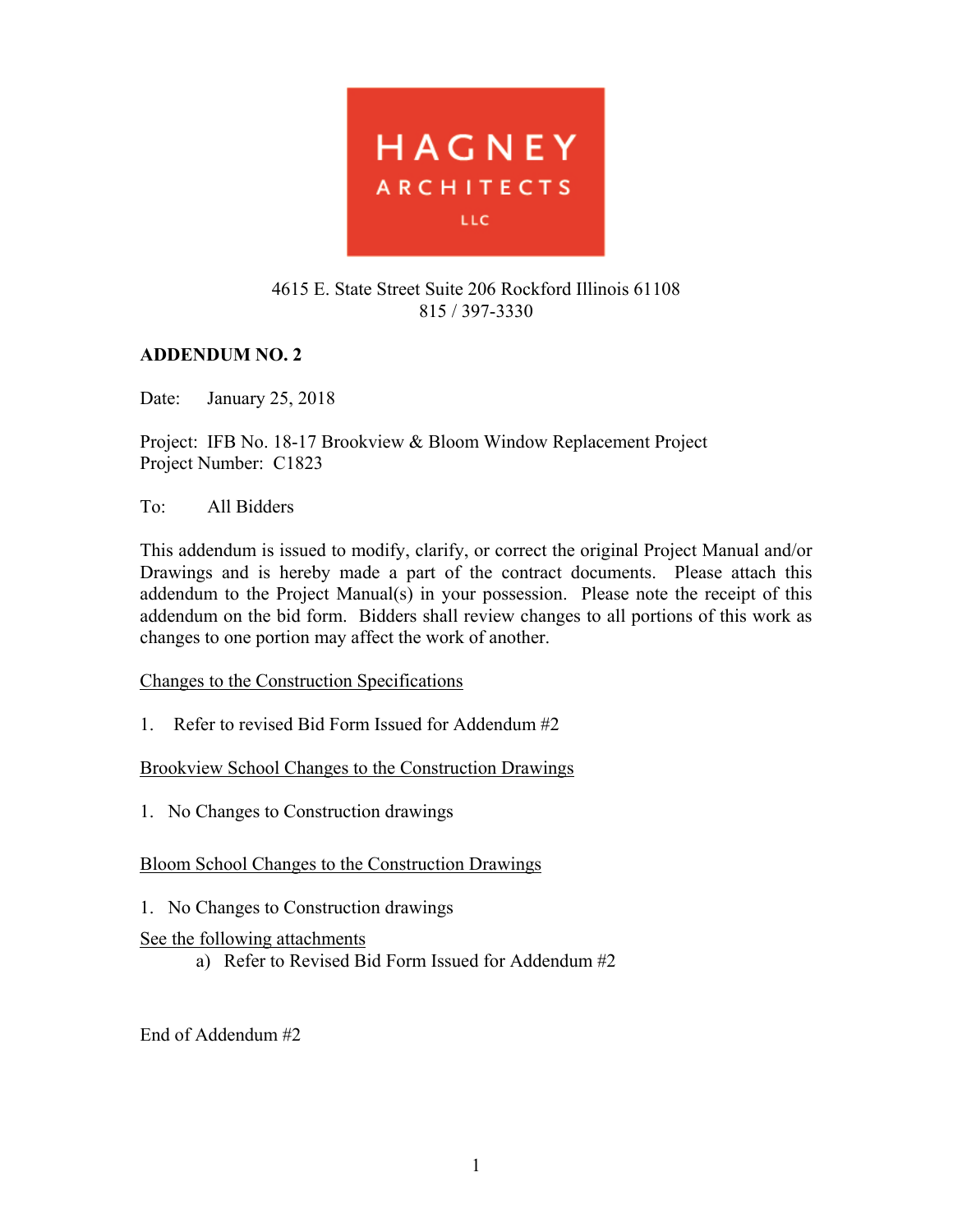|                                                                                                                                                                                                                                | BID SUBMITTED BY: University of the state of the state of the state of the state of the state of the state of the state of the state of the state of the state of the state of the state of the state of the state of the stat                                                                                                                                                                                                                                                                                                                                                                                                                                                  |  |
|--------------------------------------------------------------------------------------------------------------------------------------------------------------------------------------------------------------------------------|---------------------------------------------------------------------------------------------------------------------------------------------------------------------------------------------------------------------------------------------------------------------------------------------------------------------------------------------------------------------------------------------------------------------------------------------------------------------------------------------------------------------------------------------------------------------------------------------------------------------------------------------------------------------------------|--|
| Date <u>and the second second second</u>                                                                                                                                                                                       |                                                                                                                                                                                                                                                                                                                                                                                                                                                                                                                                                                                                                                                                                 |  |
| below:                                                                                                                                                                                                                         | The undersigned, having become familiar with the local conditions affecting cost of work and with the Bidding<br>Documents, including the advertisement of the Invitation for Bid, the Instructions and Supplementary<br>Instructions to Bidders, this Bid Offer Form, the General and Supplementary Conditions, the Drawings and<br>Specifications, and Addenda issued thereto, as prepared and issued by the Board of Education of Rockford School<br>District No. 205, Winnebago and Boone Counties, Illinois hereby agrees to furnish all labor, material and<br>equipment necessary to do the Work required for the project and IFB identified above, for the amount shown |  |
|                                                                                                                                                                                                                                | Note: Contractor to write "No Bid" in the dollar amount section for any line items not bid.                                                                                                                                                                                                                                                                                                                                                                                                                                                                                                                                                                                     |  |
| <b>BASE BID BROOKVIEW WINDOW REPLACEMENT:</b>                                                                                                                                                                                  |                                                                                                                                                                                                                                                                                                                                                                                                                                                                                                                                                                                                                                                                                 |  |
|                                                                                                                                                                                                                                |                                                                                                                                                                                                                                                                                                                                                                                                                                                                                                                                                                                                                                                                                 |  |
| <b>BASE BID BLOOM WINDOW REPLACEMENT:</b>                                                                                                                                                                                      |                                                                                                                                                                                                                                                                                                                                                                                                                                                                                                                                                                                                                                                                                 |  |
| TOTAL: University of the contract of the contract of the contract of the contract of the contract of the contract of the contract of the contract of the contract of the contract of the contract of the contract of the contr | $DOLLARS$ $(*$                                                                                                                                                                                                                                                                                                                                                                                                                                                                                                                                                                                                                                                                  |  |
|                                                                                                                                                                                                                                | <b>BASE BID COMBINED WINDOW REPLACEMENT @ BROOKVIEW &amp; BLOOM:</b>                                                                                                                                                                                                                                                                                                                                                                                                                                                                                                                                                                                                            |  |
| TOTAL: University of the contract of the contract of the contract of the contract of the contract of the contract of the contract of the contract of the contract of the contract of the contract of the contract of the contr | $DOLLARS$ $(*$ $)$                                                                                                                                                                                                                                                                                                                                                                                                                                                                                                                                                                                                                                                              |  |
| <b>ALTERNATE BIDS:</b>                                                                                                                                                                                                         |                                                                                                                                                                                                                                                                                                                                                                                                                                                                                                                                                                                                                                                                                 |  |
| School Only.                                                                                                                                                                                                                   | <b>ALTERNATE BID NO.</b> $A-1$ : Provide complete demolition and installation of four (4) W3 windows,<br>as indicated on the West Elevation in the Construction Documents and Construction Manual for Brookview                                                                                                                                                                                                                                                                                                                                                                                                                                                                 |  |
|                                                                                                                                                                                                                                | $DOLLARS$ (\$                                                                                                                                                                                                                                                                                                                                                                                                                                                                                                                                                                                                                                                                   |  |
| <b>ADDENDA RECEIVED</b>                                                                                                                                                                                                        |                                                                                                                                                                                                                                                                                                                                                                                                                                                                                                                                                                                                                                                                                 |  |
| The undersigned acknowledges receipt of Addenda ____ to ____ inclusive.                                                                                                                                                        |                                                                                                                                                                                                                                                                                                                                                                                                                                                                                                                                                                                                                                                                                 |  |
| PRE-BID MEETING ATTENDANCE                                                                                                                                                                                                     |                                                                                                                                                                                                                                                                                                                                                                                                                                                                                                                                                                                                                                                                                 |  |
|                                                                                                                                                                                                                                | A Bidder representative attended the Pre-Bid Meeting? YES____________ OR No_________.                                                                                                                                                                                                                                                                                                                                                                                                                                                                                                                                                                                           |  |
| <b>SITE VISIT</b>                                                                                                                                                                                                              |                                                                                                                                                                                                                                                                                                                                                                                                                                                                                                                                                                                                                                                                                 |  |
|                                                                                                                                                                                                                                | Existing premises and conditions were checked by an on-site inspection on ______________                                                                                                                                                                                                                                                                                                                                                                                                                                                                                                                                                                                        |  |

**Job # C1822-1 BID FORM 004100-1**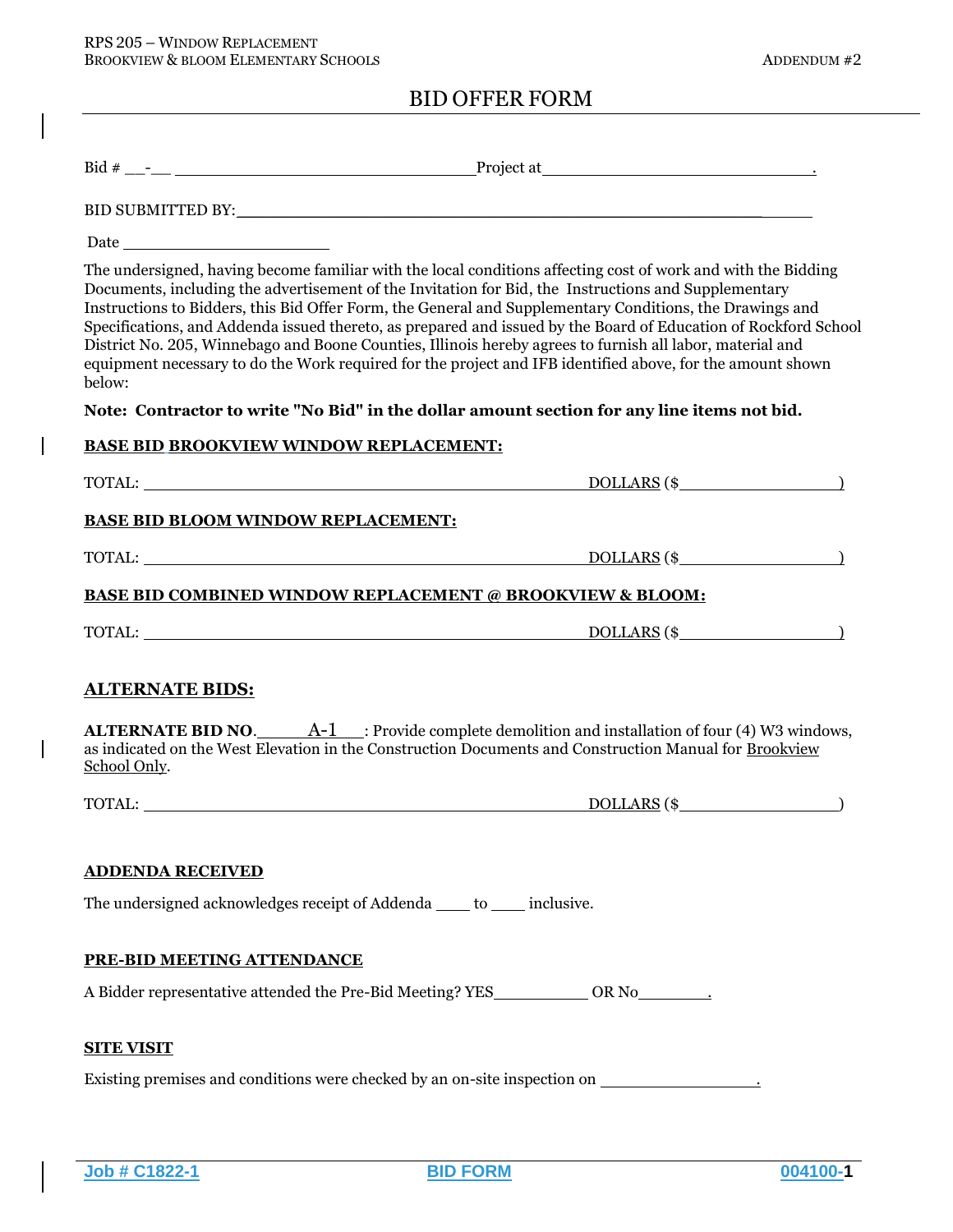### CONTRACTOR'S QUALIFICATION STATEMENT

A fully completed AIA Document A305-1986 Contractor's Qualification Statement is required AND MUST BE SUBMITTED WITH THE BID. Include at least three references from projects completed in the past five (5) years with phone number, date of completion, description of work, and project architect (or engineer) contact name with phone number. Projects must be similar to the scope of this bid, and the bidder must have acted in the capacity of prime or general contractor.

Contractor has adequate equipment to perform the work properly and expeditiously: \_\_ Yes \_\_ No.

### COMMENCEMENT AND COMPLETION OF CONTRACT

The undersigned agrees, if awarded the Contract, to commence the contract work within five (5) days of receipt of Order to Proceed or if required, upon execution of a formal written contract and to complete said Work within the specified completion time. The undersigned further agrees to execute the Contract, furnish satisfactory performance and payment bond as well as insurance coverage, as specified in strict accordance with the Contract Documents.

| Date of Commencement of Construction - BROOKVIEW: | June 6, 2018           |
|---------------------------------------------------|------------------------|
| Date of Substantial Completion - BROOKVIEW:       | <b>August 10, 2018</b> |
| Date of Final Completion - BROOKVIEW:             | <b>August 17, 2018</b> |
| Date of Commencement of Construction - BLOOM:     | June 6, 2018           |
| Date of Substantial Completion - BLOOM:           | <b>August 10, 2018</b> |
| Date of Final Completion - BLOOM:                 | August 17, 2018        |

BIDDER:\_\_\_\_\_\_\_\_\_\_\_\_\_\_\_\_\_\_\_\_\_\_\_\_\_\_\_\_\_\_\_\_\_\_\_\_\_\_\_\_\_\_\_\_\_\_\_\_\_\_\_\_\_\_\_\_\_\_\_\_\_\_\_\_ (Corporation) (Partnership) (Individual) Circle One Address \_\_\_\_\_\_\_\_\_\_\_\_\_\_\_\_\_\_\_\_\_\_\_\_\_\_\_\_\_\_\_\_\_\_\_\_\_\_\_\_\_\_\_\_\_\_\_\_\_\_\_\_\_\_\_\_\_\_\_\_\_\_\_ Street  $\_$  , and the set of the set of the set of the set of the set of the set of the set of the set of the set of the set of the set of the set of the set of the set of the set of the set of the set of the set of the set of th City State Zip Code \_\_\_\_\_\_\_\_\_\_\_\_ Phone No. **Email address** BIDDER FEIN/SSN NO. \_\_\_\_\_\_\_\_\_\_\_\_\_\_\_\_\_ By:  $\overline{\phantom{a}}$ Bidder or Authorized Agent Signature Print name Title:

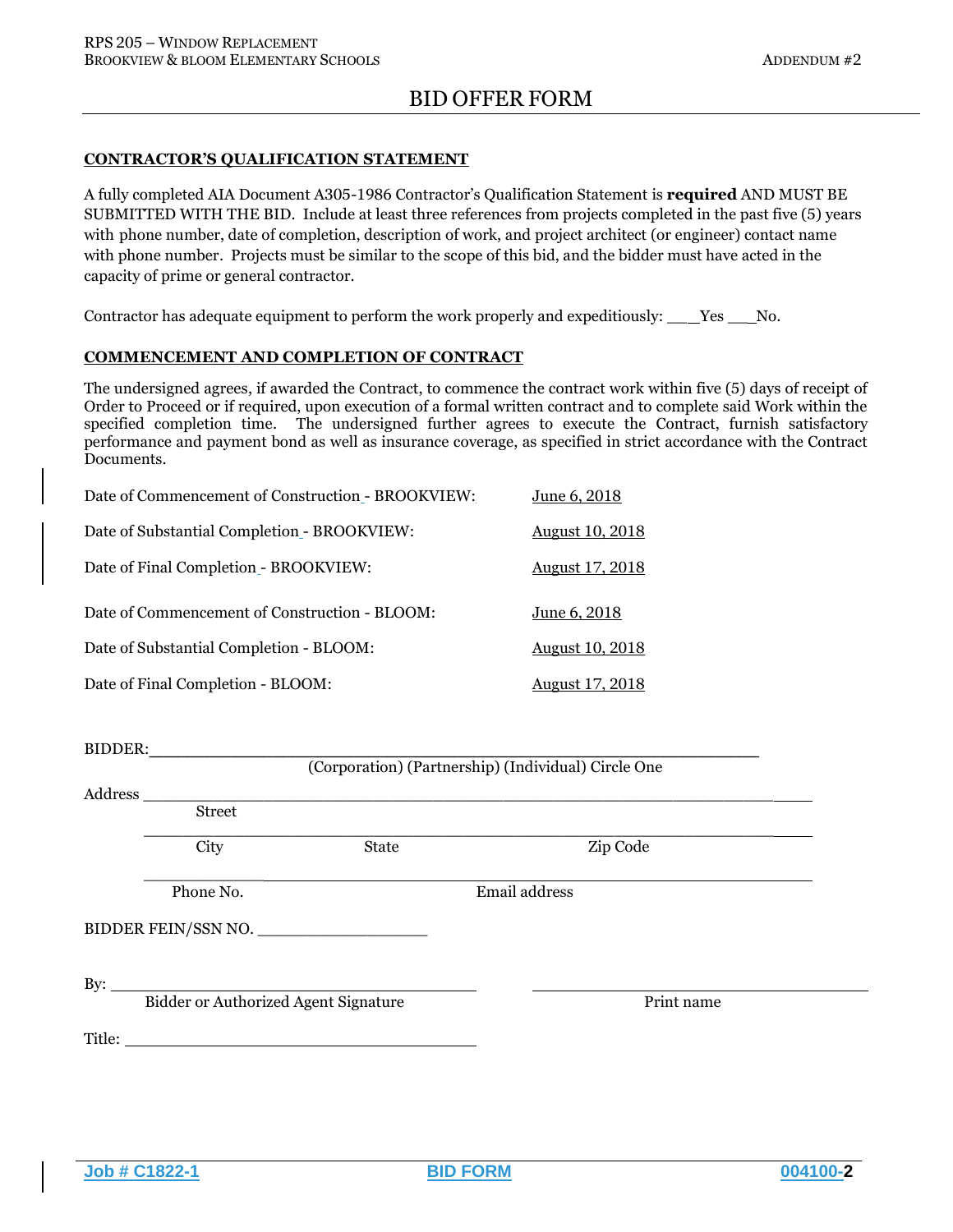Subscribed and sworn to before me this \_\_\_ day of \_\_\_\_\_\_\_\_\_\_\_, \_\_\_\_\_\_\_\_\_.

Notary Public My commission expires:

### BID DEPOSIT CERTIFICATION

A Bid Deposit is required in the amount of 5% of the total Bid including Alternate Bids. This Bid Deposit is to be a Bid Bond, Bank Draft or Certified Check made payable to the "Rockford School District No. 205", as a guarantee that if awarded all or part of the Bid, the firm will enter into a contract to perform with the Board of Education.

| Amount of Total Bid                        |  |
|--------------------------------------------|--|
| Amount of Bank draft or Certified Check \$ |  |

BIDDER: New York Contract the Contract of the Contract of the Contract of the Contract of the Contract of the Contract of the Contract of the Contract of the Contract of the Contract of the Contract of the Contract of the

Signature of Bidder or Authorized Agent

\_\_\_\_\_\_\_\_\_\_\_\_\_\_\_\_\_\_\_\_\_\_\_\_\_\_\_\_\_\_\_\_\_\_\_\_\_\_